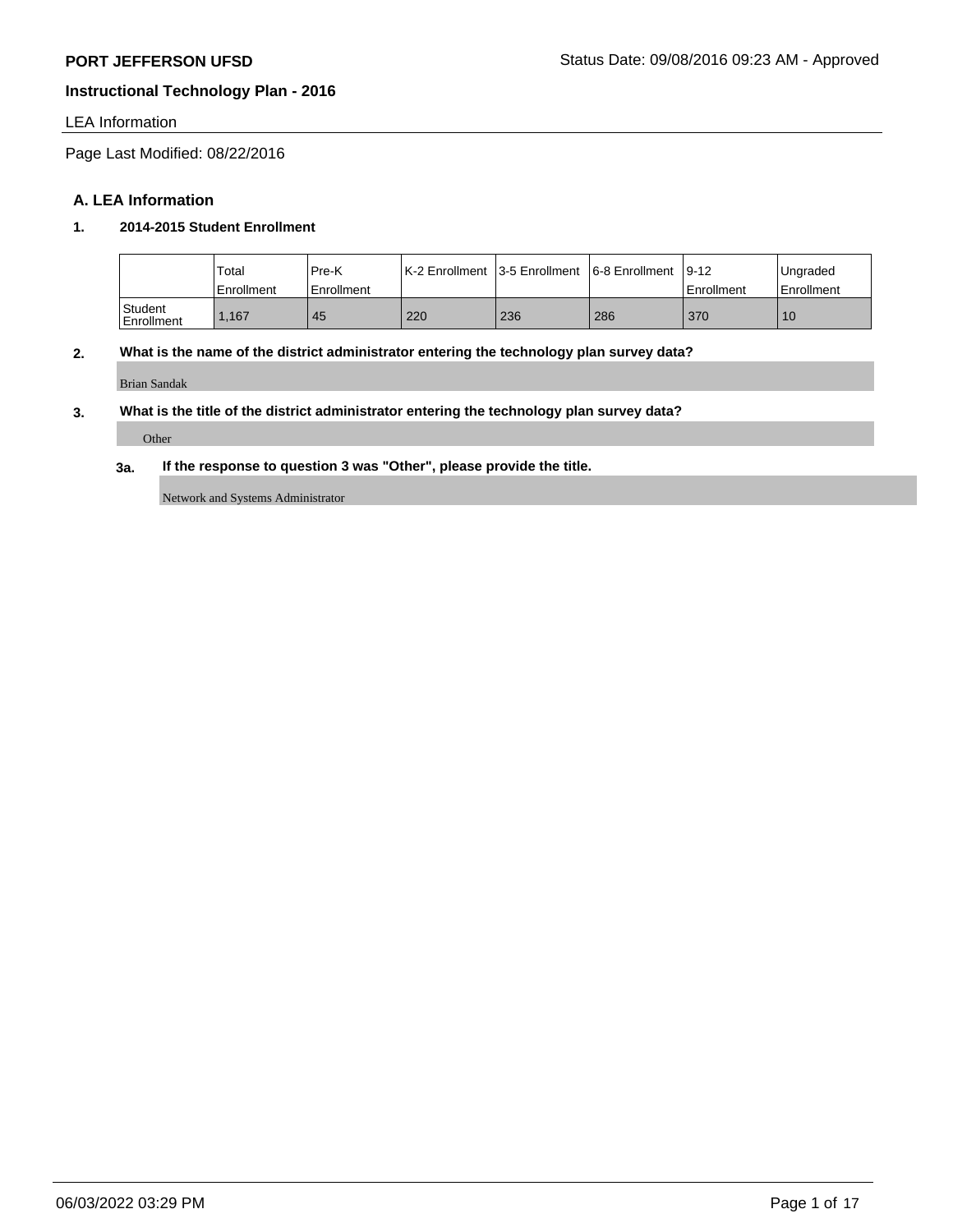#### Instructional Technology Vision and Goals

Page Last Modified: 07/14/2016

## **B. Instructional Technology Vision and Goals**

#### **1. Please provide the district mission statement.**

We will provide a personalized, rigorous education that develops responsible independent adaptable lifelong learners through the acquisition of effective thinking and communication skills. We will foster an appreciation of the arts, the proficient use of technology, and the benefits of a healthy life-style. We will create an educational community that promotes integrity and mutual respect.

#### **2. Please provide the executive summary of the instructional technology plan, including vision and goals.**

The instructional program in Port Jefferson utilizes modern tools to provide students with robust, individualized learning environments to facilitate and enhance learning. Curriculum dictates instructional design. Realizing that technology is a key component, not a panacea, teachers blend both new and traditional methodology to achieve curricula goals and to assess the effectiveness of each in achieving measurable performance objectives. District-wide, teachers in all of the content areas interweave curriculum and technology in single computer use, computer-cluster classrooms, and computer lab settings, as well as providing enhanced opportunities with the use of portable laptops and tablets on carts. The Library Media Specialists assist teachers in all schools in using conventional methodologies as springboards for designing and organizing integrated learning activities. Software and apps are chosen to support instructional strategies and learner's needs. Throughout the district, curriculum-based software, interactive drill and practices, and web-based instruction are used for demonstrations, presentations, cooperative learning and constructivist activities. Teachers also utilize these tools to assist learners in developing and enhancing 21st century informational literacy skills: problem solving, questioning, reasoning, researching, analyzing and synthesizing.

- Our students will develop basic technology skills, such as typing proficiencies, appropriate access methods, ethical guidelines and methods of collaboration.
- Our students will develop technology skills to communicate effectively and creatively through software and web based applications.
- Our students will use technology to enhance independence and productivity.

## **3. Please summarize the planning process used to develop the instructional technology plan. Please include the stakeholder groups participating and outcomes of the instructional technology plan development meetings.**

The technology committee meets monthly to evaluate our technology program. The committee is comprised of teachers, library media specialists, district administration, technology department members and community volunteers. We discuss current program status, future initiatives and possible pilot programs. We also evaluate potential professional development opportunities and technology related conferences.

#### **4. Please provide the source(s) of any gap between the current level of technology and the district's stated vision and goals.**

- Access Points
- Cabling
- Connectivity
- Device Gap
- Network
- $\Box$  Professional Development
- $\square$  Staffing
- $\square$  Other
- □ No Gap Present

## **5. Based upon your answer to question four, what are the top three reasons causing the gap? If you chose "No Gap Present" in question four, please enter N/A.**

Lack of Wireless Density in classrooms Aging cabling Growing monthly access cost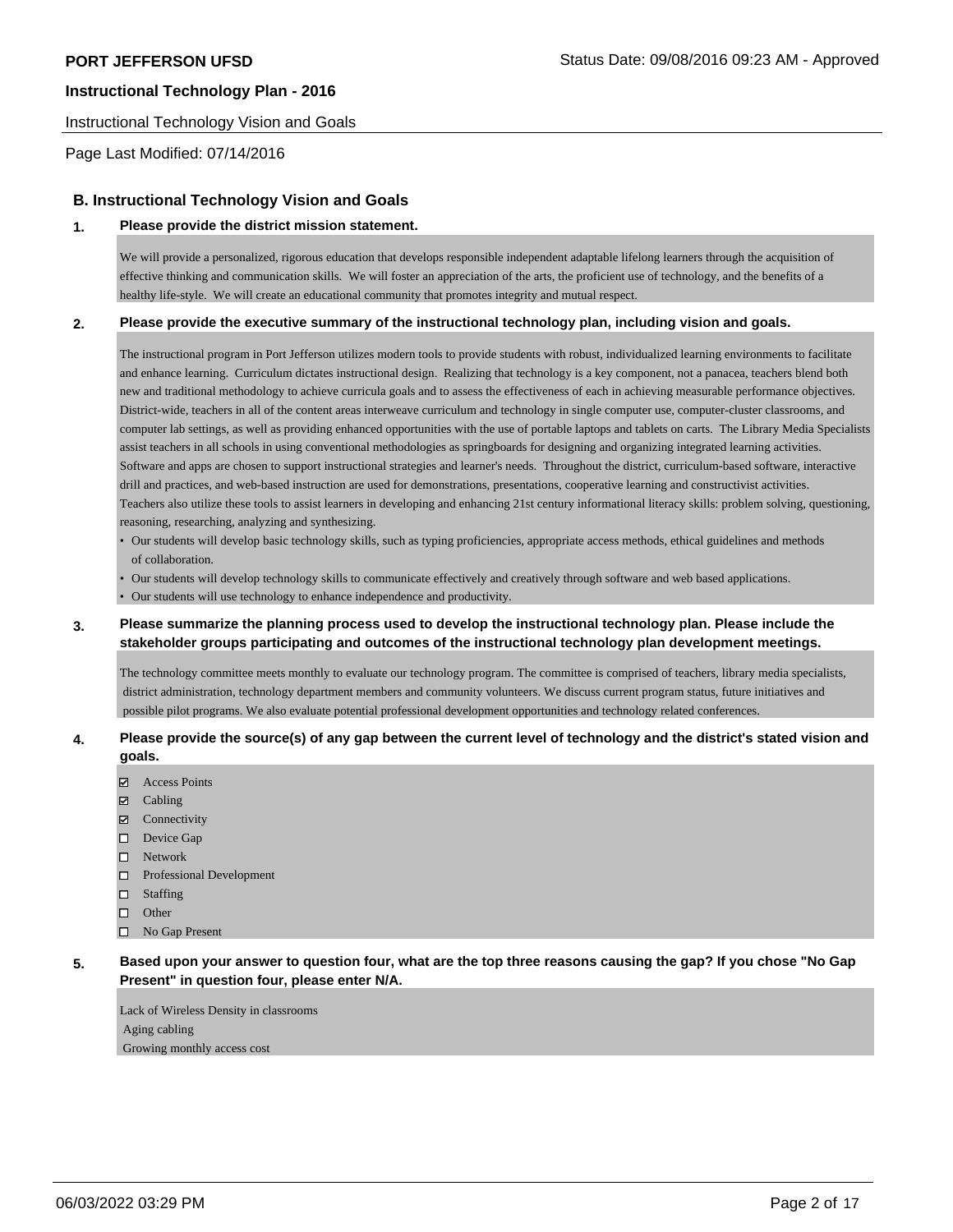Instructional Technology & Infrastructure Inventory

Page Last Modified: 07/14/2016

## **C. Technology and Infrastructure Inventory**

- **1. Please identify the capacity of the telecommunications line coming into the district network hub. The district's Regional Information Center can provide the district with this information if needed.**
	- □ Greater than 10 Gbps
	- $\Box$  10 Gbps
	- $\boxtimes$  1 Gbps < 10 Gbps
	- $\Box$  100 Mbps < 1Gbps
	- 50 Mbps < 100 Mbps
	- 10 Mbps < 50 Mbps
	- □ Less than 10 Mbps
- **2. What is the total contracted Internet bandwidth access for the district? Choose one.**
	- □ Greater than 10 Gbps
	- $\Box$  10 Gbps
	- $\Box$  1 Gbps < 10 Gbps
	- $\boxtimes$  100 Mbps < 1 Gbps
	- 50 Mbps < 100 Mbps
	- $\hfill\Box$  10 Mbps < 50 Mbps
	- $\Box$  Less than 10 Mbps
- **3. What is the name of the agency or vendor from which the district purchases its primary Internet access bandwidth service?**

Lightpath

**4. Please identify the capacity of the telecommunications line coming into the district's school building(s) from the district hub or district data center. The district's Regional Information Center can provide this information if needed**

|                         | Speed in Gpbs or Mpbs            |
|-------------------------|----------------------------------|
| Minimum Capacity        | Greater than 10 Gbps<br>O        |
|                         | 10 Gbps<br>☑                     |
|                         | 1 Gbps - $<$ 10Gbps<br>$\Box$    |
|                         | 100 Mbps- $<$ 1 Gbps<br>$\Box$   |
|                         | 50 Mbps - $<$ 100 Mbps<br>O      |
|                         | 10 Mbps $- < 50$ Mbps<br>$\Box$  |
|                         | Less than 10 Mbps<br>$\Box$      |
| <b>Maximum Capacity</b> | Greater than 10 Gbps<br>□        |
|                         | 10 Gbps<br>☑                     |
|                         | 1 Gbps - $<$ 10 Gbps<br>$\Box$   |
|                         | 100 Mbps- $<$ 1 Gbps<br>$\Box$   |
|                         | 50 Mbps - $<$ 100 Mbps<br>$\Box$ |
|                         | 10 Mbps $- < 50$ Mbps<br>$\Box$  |
|                         | Less than 10 Mbps<br>O           |

**5. Please identify the minimum and maximum circuit speeds at which the classrooms in the district are connected to the school building wiring/network closet.** 

|                                                | Please provide the speed at which classrooms are connected to<br>building wiring/network closet. |
|------------------------------------------------|--------------------------------------------------------------------------------------------------|
| Minimum Circuit Speed Within a School Building | Greater than 10 Gbps                                                                             |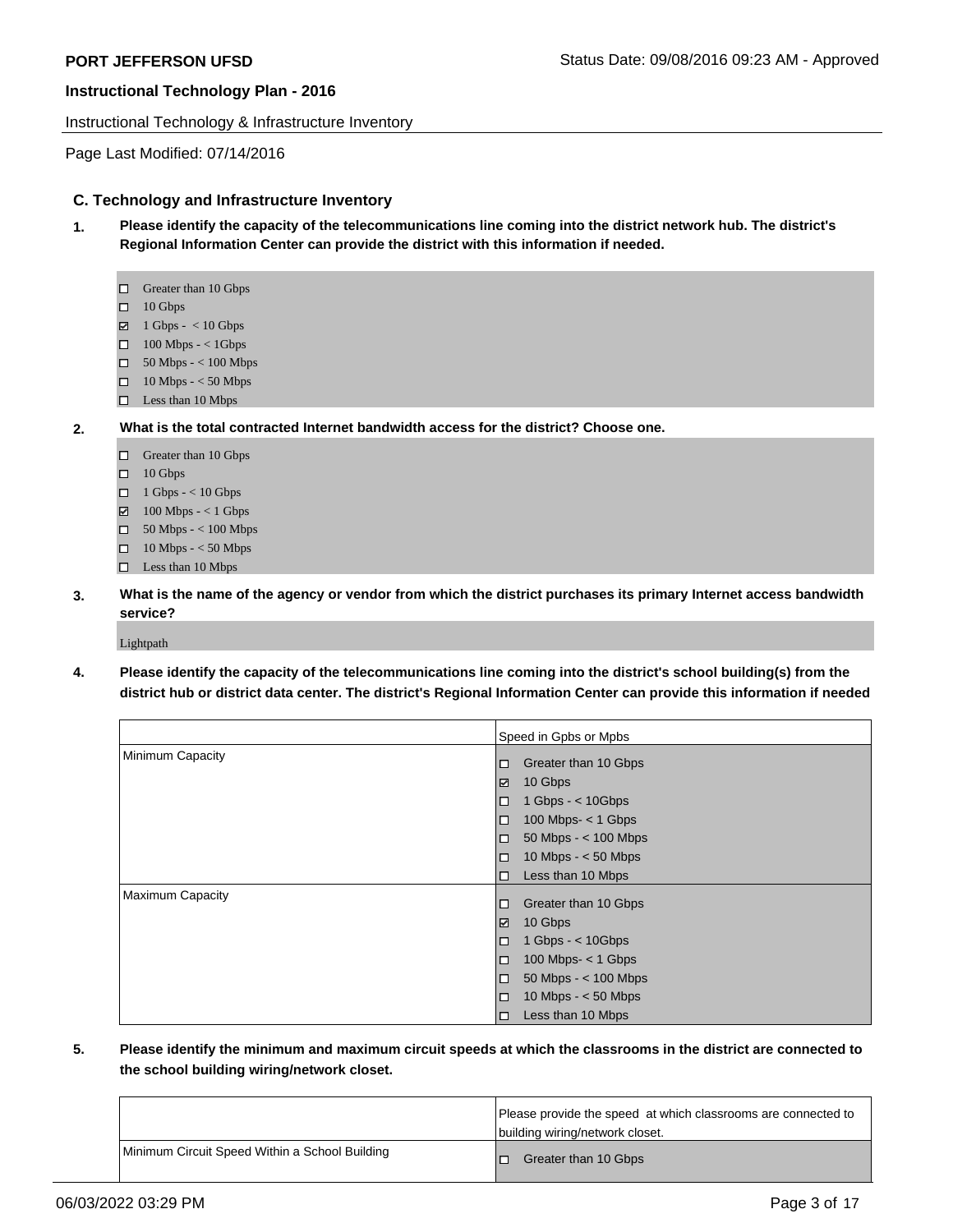Instructional Technology & Infrastructure Inventory

## Page Last Modified: 07/14/2016

|                                                | Please provide the speed at which classrooms are connected to<br>building wiring/network closet.                                                                                                                        |  |
|------------------------------------------------|-------------------------------------------------------------------------------------------------------------------------------------------------------------------------------------------------------------------------|--|
|                                                | 10 Gbps<br>$\Box$<br>1 Gbps $-$ < 10 Gbps<br>$\Box$<br>100 Mbps- $<$ 1 Gbps<br>☑<br>$50$ Mbps $-$ < 100 Mbps<br>$\Box$<br>10 Mbps $- < 50$ Mbps<br>$\Box$<br>Less than 10 Mbps<br>$\Box$                                |  |
| Maximum Circuit Speed Within a School Building | Greater than 10 Gbps<br>$\Box$<br>10 Gbps<br>$\Box$<br>☑<br>1 Gbps $-$ < 10 Gbps<br>$100$ Mbps- $<$ 1 Gbps<br>$\Box$<br>$50$ Mbps $-$ < 100 Mbps<br>$\Box$<br>$\Box$<br>10 Mbps $- < 50$ Mbps<br>Less than 10 Mbps<br>□ |  |

## **6. What are the minimum and the maximum port speeds of the switches that are less than five years old in use in the district?**

|                              | Port speed of switches | Mbps or Gbps      |
|------------------------------|------------------------|-------------------|
| Minimum Capacity of Switches | 100                    | <b>Mbps</b><br>౹⊽ |
|                              |                        | <b>Gbps</b><br>10 |
| Maximum Capacity of Switches | 10                     | <b>Mbps</b>       |
|                              |                        | Gbps<br>∣⊽        |

**7. What percentage of the district's wireless protocols are less than 802.11g?**

## **8. Do you have wireless access points in use in the district?**

Yes

 $\overline{0}$ 

 $\square$  No

#### **8a. What percentage of your district's instructional space has wireless coverage?**

100

**9. Does the district use a wireless controller?**

Yes

# **10. How many computing devices less than five years old are in use in the district?**

|                                                                           | Number of devices in use that are<br>less than five years old | How many of these devices are<br>connected to the LAN? |
|---------------------------------------------------------------------------|---------------------------------------------------------------|--------------------------------------------------------|
| Desktop computers/Virtual Machine (VM)                                    | 135                                                           | 135                                                    |
| Laptops/Virtual Machine (VM)                                              | O                                                             | $\Omega$                                               |
| Chromebooks                                                               | 180                                                           | 180                                                    |
| Tablets less than nine (9) inches with access to an<br>external keyboard  | 0                                                             | 0                                                      |
| Tablets nine (9) inches or greater with access to an<br>external keyboard | O                                                             | 0                                                      |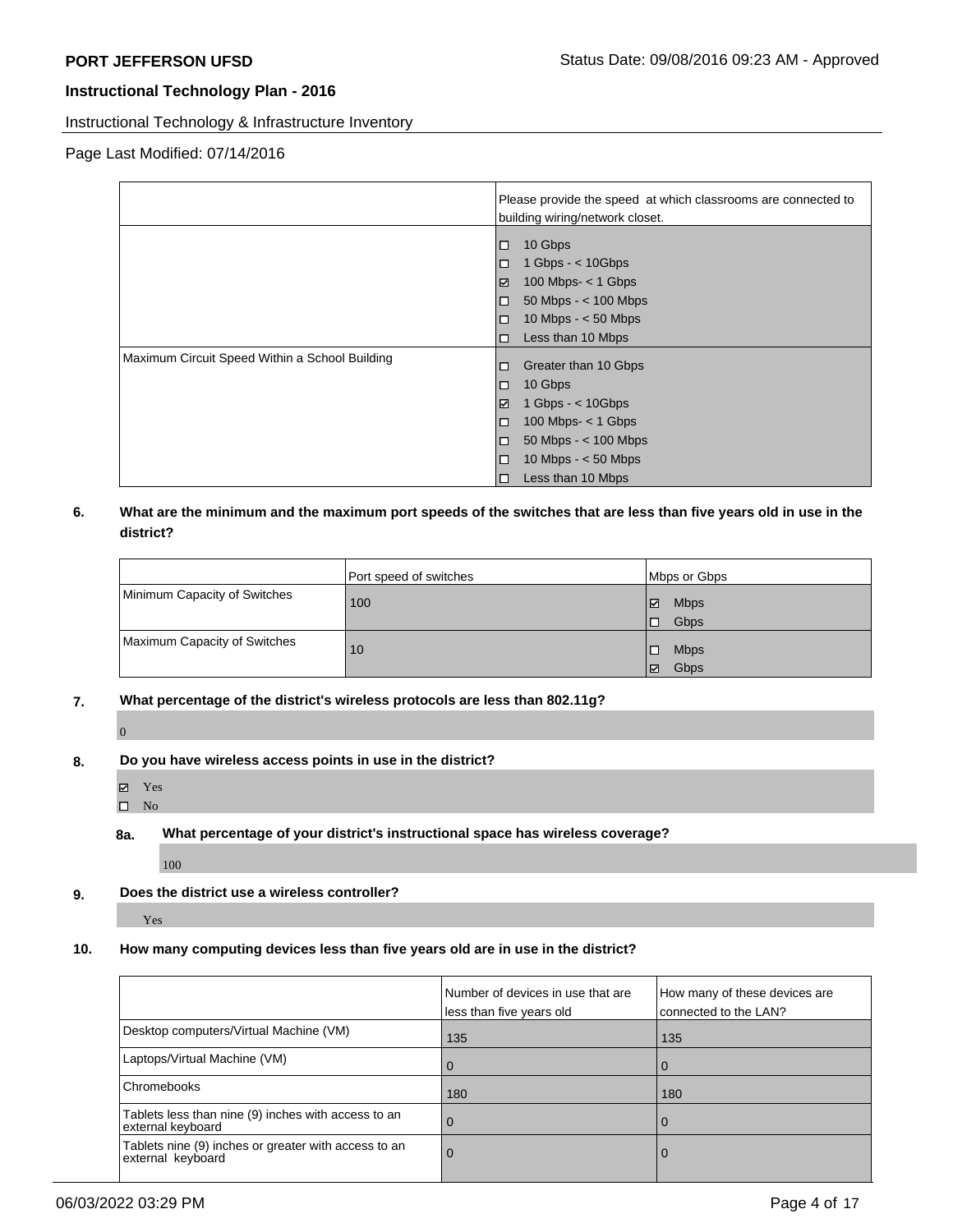#### Instructional Technology & Infrastructure Inventory

## Page Last Modified: 07/14/2016

|                                                                              | Number of devices in use that are<br>less than five years old | How many of these devices are<br>connected to the LAN? |
|------------------------------------------------------------------------------|---------------------------------------------------------------|--------------------------------------------------------|
| Tablets less than nine (9) inches without access to an<br>external keyboard  | $\overline{0}$                                                |                                                        |
| Tablets nine (9) inches or greater without access to an<br>external keyboard | 140                                                           | 140                                                    |
| Totals:                                                                      | 455                                                           | 455                                                    |

**11. What percentage of students with disabilities in the school district, as of the submission date of this technology plan, have assistive technology documented on their Individual Education Plan (IEP)?**

13

**12. Please describe any additional assistance or resources that, if provided, would enhance the district's ability to improve access to technologies for students with disabilities.**

Funding for specialized professional development for teachers on specific assistive technologies and updating outdated or aging equipment.

**13. How many peripheral devices are in use in the district?**

|                                | Number of devices in use |
|--------------------------------|--------------------------|
| Document Cameras               | 56                       |
| Flat Panel Displays            | $\overline{0}$           |
| Interactive Projectors         | $\mathbf{0}$             |
| Interactive Whiteboards        | 101                      |
| <b>Multi-function Printers</b> | 7                        |
| Projectors                     | 113                      |
| Scanners                       | 6                        |
| <b>Other Peripherals</b>       | $\overline{0}$           |
| <b>Totals:</b>                 | 283                      |

**14. If a number was provided for "Other Peripherals" please specify the peripheral device(s) and quantities for each.**

(No Response)

**15. Does your district have an asset inventory tagging system for district-owned equipment?**

Yes

**16. Does the district allow students to Bring Your Own Device (BYOD)?**

No

**17. Has the school district provided for the loan of instructional computer hardware to students legally attending nonpublic schools pursuant to Education Law, section 754?**

No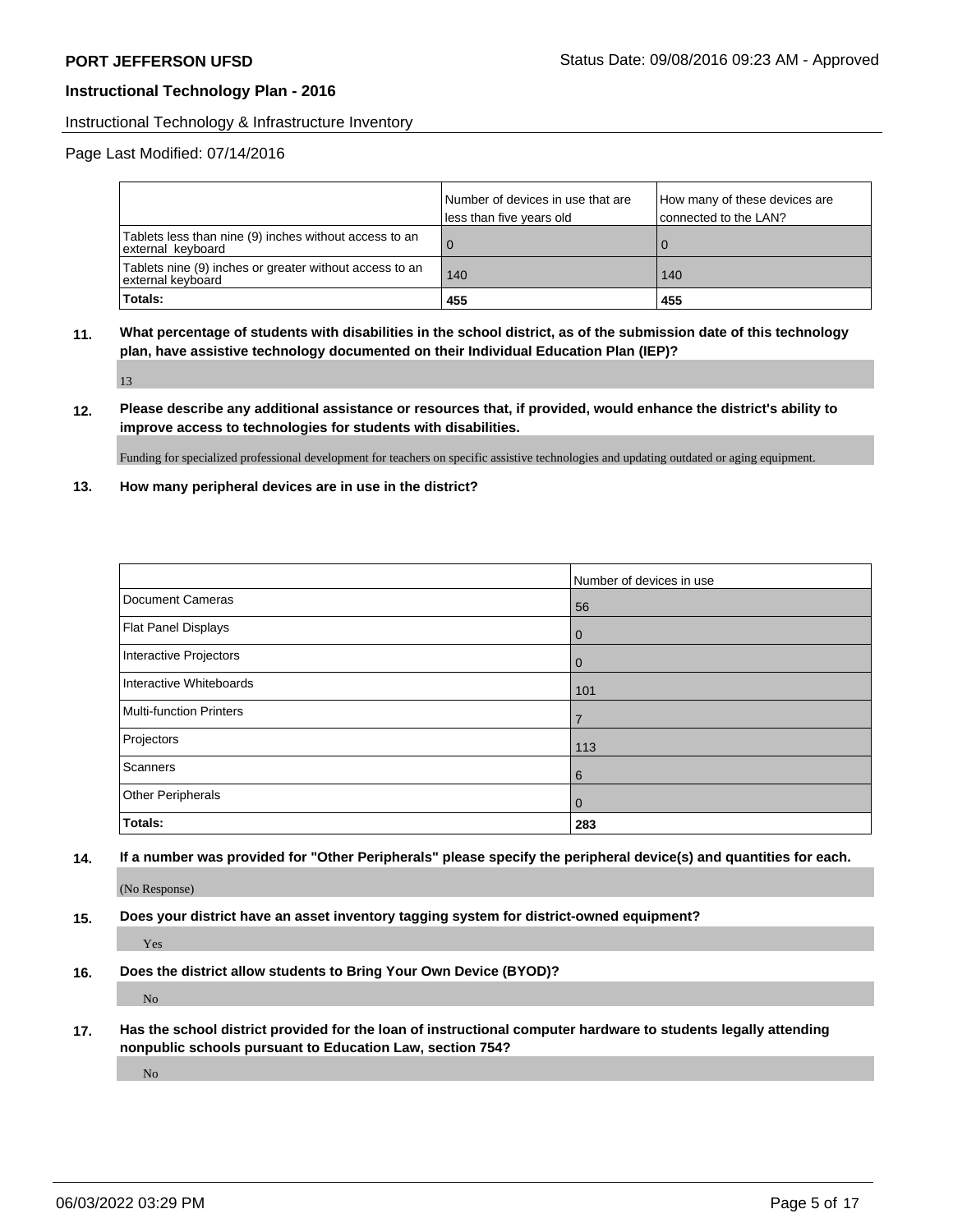Instructional Technology & Infrastructure Inventory

Page Last Modified: 07/14/2016

## **18. What barriers may prevent the district from testing 100% of its grade 3-8 students and NYSAA students on computers by the year 2020?**

- $\square$  Insufficient number of devices meeting testing requirements
- □ Lack of reliable Internet service
- Insufficient broadband access
- $\Box$  Inadequate staffing levels
- Insufficient testing spaces
- District does not foresee any barriers
- $\Box$  Other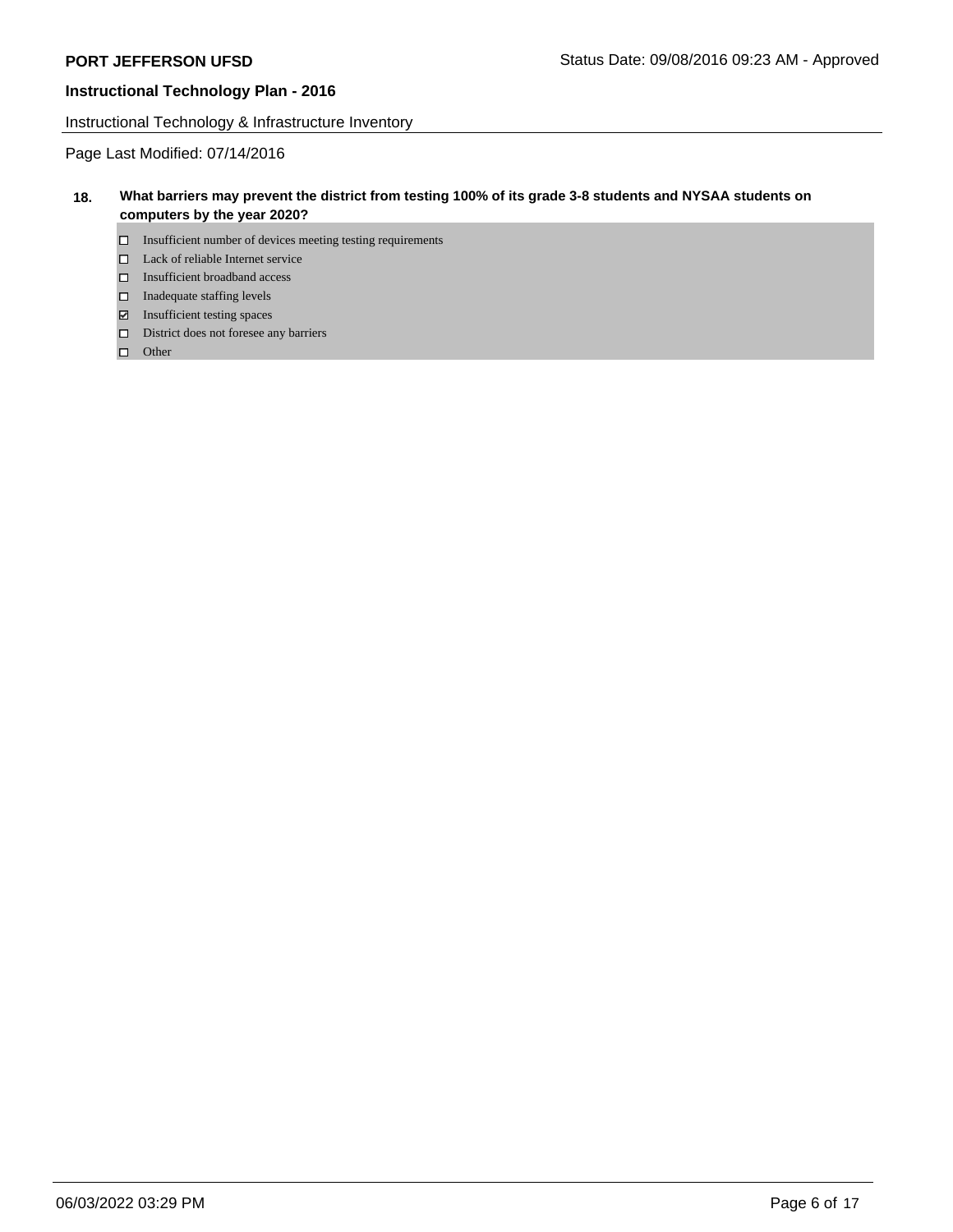## Software and IT Support

Page Last Modified: 07/14/2016

## **D. Software and IT Support**

## **1. What are the operating system(s) in use in the district?**

|                             | Is this system in use? |
|-----------------------------|------------------------|
| Mac OS Version 9 or earlier | <b>No</b>              |
| Mac OS 10 or later          | Yes                    |
| Windows XP                  | <b>No</b>              |
| Windows 7.0                 | Yes                    |
| Windows 8.0 or greater      | Yes                    |
| Apple iOS 7 or greater      | Yes                    |
| Chrome OS                   | Yes                    |
| Android                     | <b>No</b>              |
| Other                       | <b>No</b>              |

## **2. Please provide the name of the operating system if the response to question one included "Other."**

(No Response)

## **3. What are the web browsers, both available and supported, for use in the district?**

|                                | Web Browsers available and supported for use |
|--------------------------------|----------------------------------------------|
| Internet Explorer 7            | <b>No</b>                                    |
| Internet Explorer 8            | <b>No</b>                                    |
| Internet Explorer 9 or greater | <b>Yes</b>                                   |
| Mozilla Firefox                | <b>No</b>                                    |
| Google Chrome                  | <b>Yes</b>                                   |
| Safari (Apple)                 | <b>Yes</b>                                   |
| Other                          | <b>No</b>                                    |

**4. Please provide the name of the web browser if the response to question three included "Other."**

(No Response)

**5. Please provide the name of the Learning Management System (LMS) most commonly used in the district. A Learning Management System (LMS) is a software application for the administration, documentation, tracking, reporting, and delivery of online and blended learning courses.**

None Used

**6. Please provide the names of the five most commonly used software programs that support classroom instruction in the district.**

| Scholastic FASTMath |
|---------------------|
| Raz-Kids            |
| BrainPop.com        |
| IXL                 |
| Readwritethink.org  |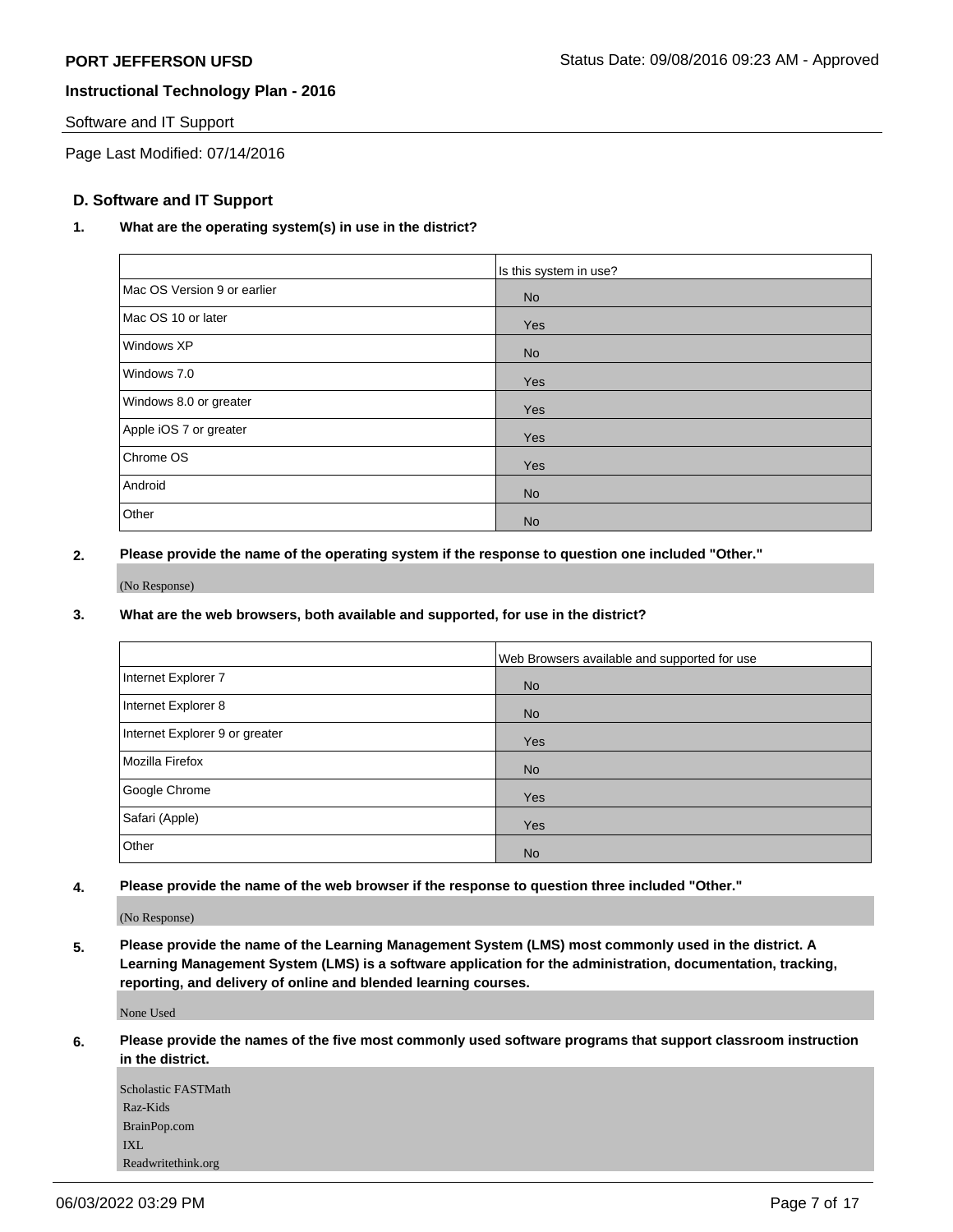#### Software and IT Support

## Page Last Modified: 07/14/2016

#### **7. Please provide the names of the five most frequently used research databases if applicable.**

ABC-CLIO CultureGrams TeachingBooks.net Opposing Viewpoints in Context Biography Reference Center

#### **8. Does the district have a Parent Portal?**

Yes

#### **8a. Check all that apply to the Parent Portal if the response to question eight is "Yes."**

- Attendance
- □ Homework
- Student Schedules
- Grade Reporting
- $\Box$  Transcripts
- $\Box$  Other

**8b. If 'Other' was selected in question eight (a), please specify the other feature(s).**

#### (No Response)

#### **9. What additional technology-based strategies and tools, besides the Parent Portal, are used to increase parent involvement?**

- □ Learning Management System
- Emergency Broadcast System
- Website
- Facebook
- $\square$  Twitter
- □ Other

# **10. Please list title and Full Time Equivalent (FTE) count (as of survey submission date) of all staff whose primary responsibility is providing technical support. Does not include instructional technology integration FTE time.**

| Title                             | Number of Current FTEs |
|-----------------------------------|------------------------|
| Network and Systems Administrator | 0.50                   |
| Network and Systems Specialist I  | 1.00                   |
| Network and Systems Technician    | 1.00                   |
| Junior Network Technician         | 1.00                   |
|                                   | 3.50                   |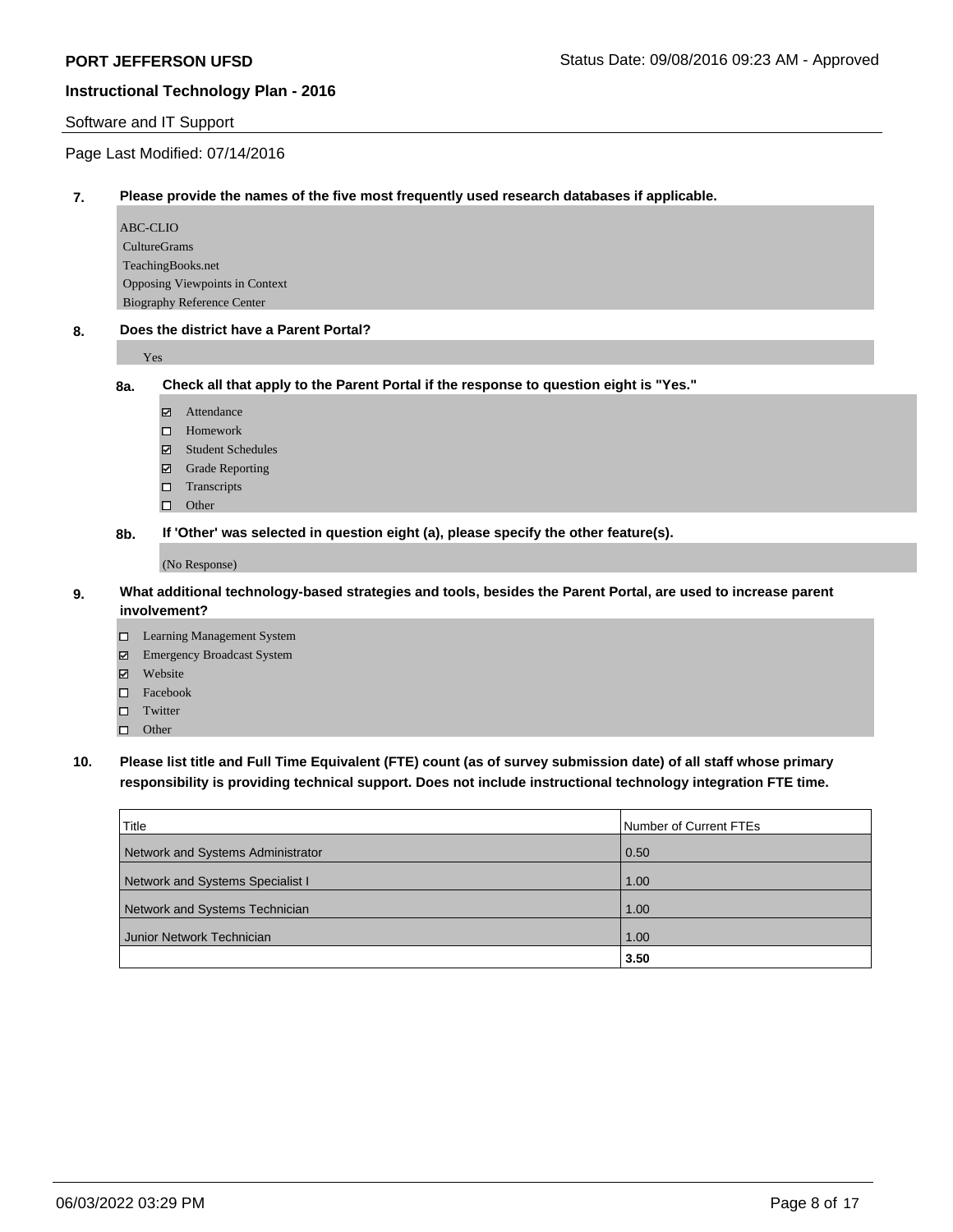#### Curriculum and Instruction

Page Last Modified: 08/10/2016

## **E. Curriculum and Instruction**

#### **1. What are the district's plans to use digital connectivity and technology to improve teaching and learning?**

The district believes that all 21st Century learning uses technology as an essential component. Digital connectivity and technology enable students to have access to endless resources within and outside of the school district. We will be upgrading our network infrastructure in the coming year to support the growing needs of the instructional areas. Teachers will continue to use desktops, chrome books, iPads and other devices to model best practice within instructional settings. As these devices have become more abundant we are evaluating the need to increase bandwidth and capacity for the future to support our classrooms.

## **2. Does the district's instructional technology plan address the needs of students with disabilities to ensure equitable access to instruction, materials, and assessments?**

Yes

#### **2a. If "Yes", please provide detail.**

Students with disabilities are given specific access to resources that address goals and objectives written within individualized education plans (IEP's). Coordinated efforts between the technology and special education departments have provided equitable access to instruction, materials, and assessments for all students.

## **3. Does the district's instructional technology plan address the provision of assistive technology specifically for students with disabilities to ensure access to and participation in the general curriculum?**

Yes

#### **3a. If "Yes", please provide detail.**

The district's technology plan and committee are focused on targeted resources to assist students with disabilities and address IEP goals and objectives. All Student IEP's are addressed promptly in regards to access to assistive technology. As assistive devices have become more abundant we are evaluating the need to increase bandwidth and capacity for the future to support our classrooms.

## **4. Does the district's instructional technology plan address the needs of English Language Learners to ensure equitable access to instruction, materials, and assessments?**

**Ø** Yes

 $\square$  No

## **4a. Please provide details. If the district plans to apply for Smart School Bond Act funds for Classroom Learning Technology, the answer to this question must be aligned with the district's Smart Schools Investment Plan (SSIP).**

The district's technology plan and committee are focused on targeted resources for all students including ELL . All Student needs are addressed promptly in regards to access to technology that is appropriate. As assistive devices for translation and other uses have become more abundant we are evaluating the need to increase bandwidth and capacity for the future to support our classrooms.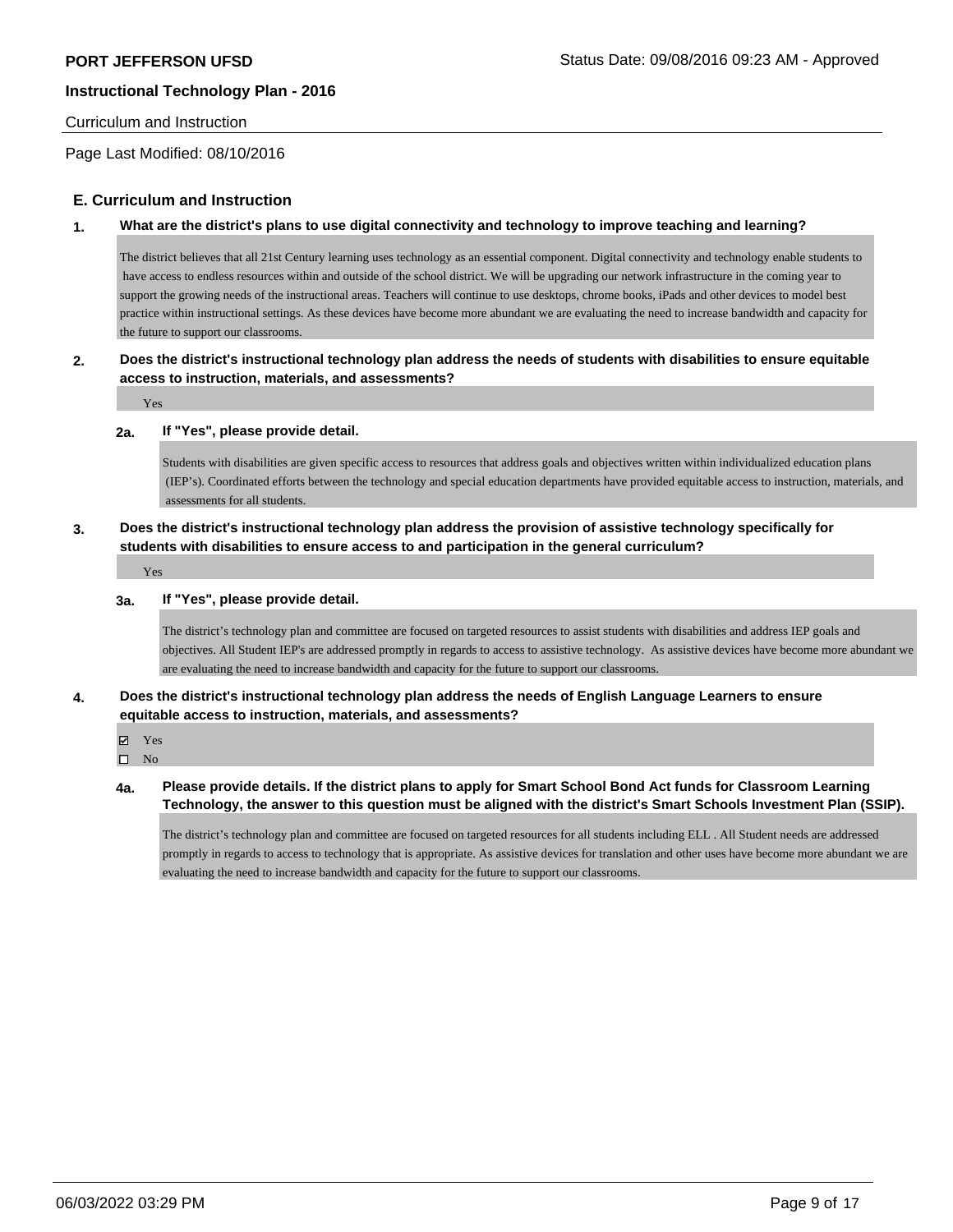## Professional Development

Page Last Modified: 07/14/2016

## **F. Professional Development**

**1. Please provide a summary of professional development offered to teachers and staff, for the time period covered by this plan, to support technology to enhance teaching and learning. Please include topics, audience, and method of delivery within your summary.**

Profession Development offered to teachers and staff include, but are not limited to: Google Classroom IPad Applications Use of SmartBoards and Smart Notebook Implementation of Chrome Books Professional development is offered during faculty meetings, superintendent's conference days, department meetings, and for in-service credit. This work is overseen by both the district technology committee and the district professional development committee.

**2. Please list title and Full Time Equivalent (FTE) count (as of survey submission date) of all staff whose primary responsibility is delivering technology integration training and support for teachers. Does not include technical support.**

| Title                     | Number of Current FTEs |
|---------------------------|------------------------|
| Library Media Specialist  | 2.00                   |
| Network and Systems Admin | $\vert 0.50 \vert$     |
|                           | 2.50                   |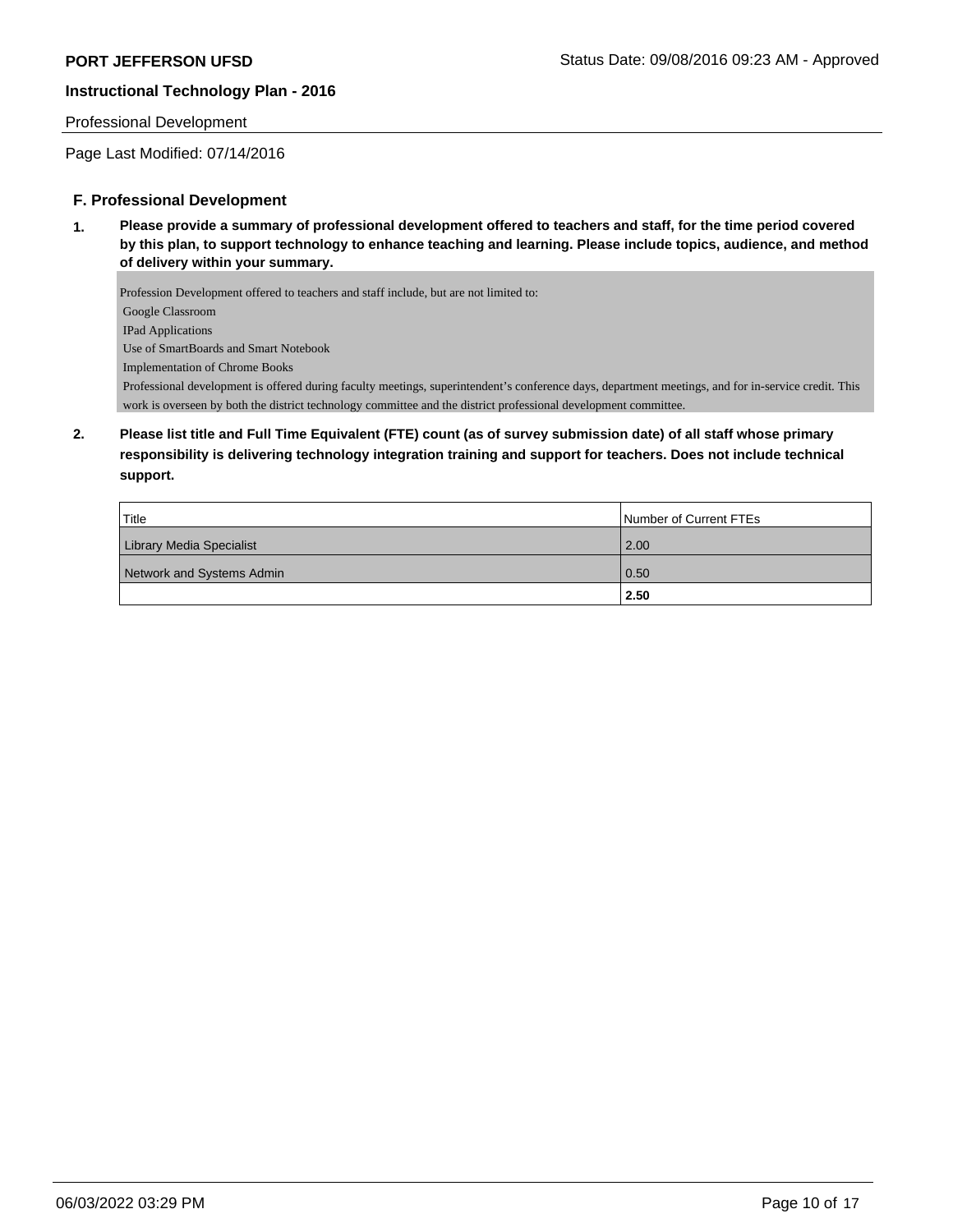Technology Investment Plan

Page Last Modified: 07/18/2016

# **G. Technology Investment Plan**

**1. Please list the top five planned instructional technology investments in priority order over the next three years. Infrastructure is considered an instructional technology investment.** 

|    | Anticipated Item or Service | <b>Estimated Cost</b> | Is Cost One-time, Annual or<br>Both? | <b>Funding Sources</b><br>May choose more than one<br>source                                                                                                                                                                                                                          |
|----|-----------------------------|-----------------------|--------------------------------------|---------------------------------------------------------------------------------------------------------------------------------------------------------------------------------------------------------------------------------------------------------------------------------------|
| 1  | <b>Switches</b>             | 330,000               | One Time                             | <b>BOCES Co-Ser Purchase</b><br>◻<br><b>District Operating Budget</b><br>□<br><b>District Public Bond</b><br>◻<br>E-Rate<br>□<br>Grants<br>□<br><b>Instructional Material Aid</b><br>◻<br><b>Instructional Resources Aid</b><br>◻<br><b>Smart Schools Bond Act</b><br>☑<br>Other<br>□ |
| 2. | Desktops                    | 45,000                | One Time                             | <b>BOCES Co-Ser Purchase</b><br>□<br><b>District Operating Budget</b><br>☑<br><b>District Public Bond</b><br>◻<br>E-Rate<br>□<br>Grants<br>◻<br><b>Instructional Material Aid</b><br>◻<br><b>Instructional Resources Aid</b><br>◻<br><b>Smart Schools Bond Act</b><br>◻<br>Other<br>□ |
| 3. | <b>Servers</b>              | 40,000                | One Time                             | <b>BOCES Co-Ser Purchase</b><br>□<br><b>District Operating Budget</b><br>☑<br><b>District Public Bond</b><br>◻<br>E-Rate<br>□<br>Grants<br>◻<br><b>Instructional Material Aid</b><br>◻<br><b>Instructional Resources Aid</b><br>◻<br>Smart Schools Bond Act<br>◻<br>Other<br>□        |
| 4. | Chromebooks                 | 57,000                | One Time                             | <b>BOCES Co-Ser Purchase</b><br>□<br><b>District Operating Budget</b><br>☑<br><b>District Public Bond</b><br>◻<br>E-Rate<br>◻<br>Grants<br>◻<br><b>Instructional Material Aid</b><br>◻<br><b>Instructional Resources Aid</b><br>◻<br><b>Smart Schools Bond Act</b><br>☑<br>Other<br>□ |
| 5. | Wi-Fi                       | 100,000               | One Time                             | <b>BOCES Co-Ser Purchase</b><br>□<br><b>District Operating Budget</b><br>☑<br><b>District Public Bond</b><br>◻<br>E-Rate<br>□<br>Grants<br>◻<br><b>Instructional Material Aid</b><br>◻                                                                                                |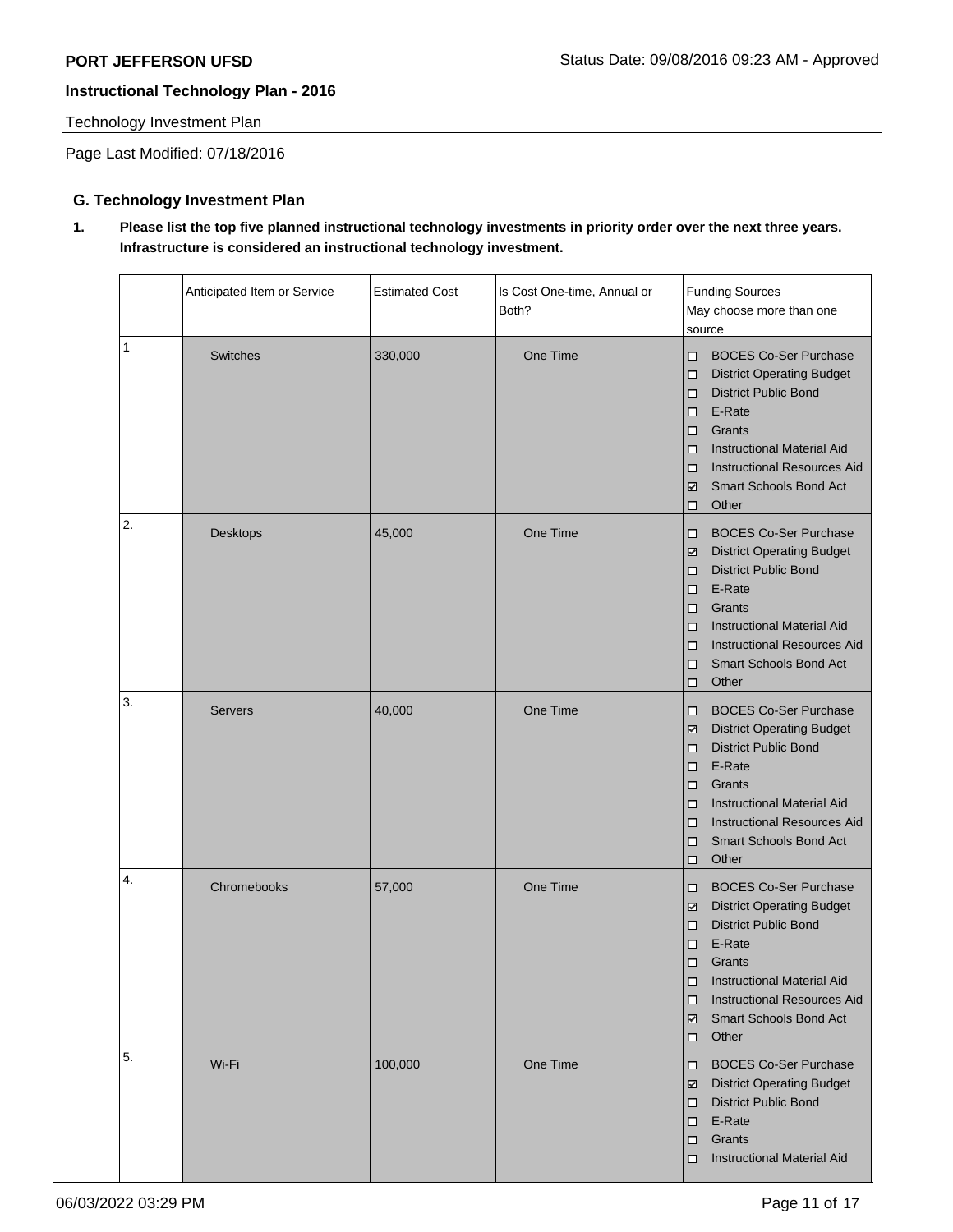# Technology Investment Plan

Page Last Modified: 07/18/2016

|         | Anticipated Item or Service | Estimated Cost | Is Cost One-time, Annual or<br>Both? | <b>Funding Sources</b><br>May choose more than one<br><b>Source</b>             |
|---------|-----------------------------|----------------|--------------------------------------|---------------------------------------------------------------------------------|
|         |                             |                |                                      | Instructional Resources Aid<br>п<br><b>Smart Schools Bond Act</b><br>Other<br>п |
| Totals: |                             | 572,000        |                                      |                                                                                 |

# **2. If "Other" was selected in question one, for items purchased or for a funding source, please specify.**

(No Response)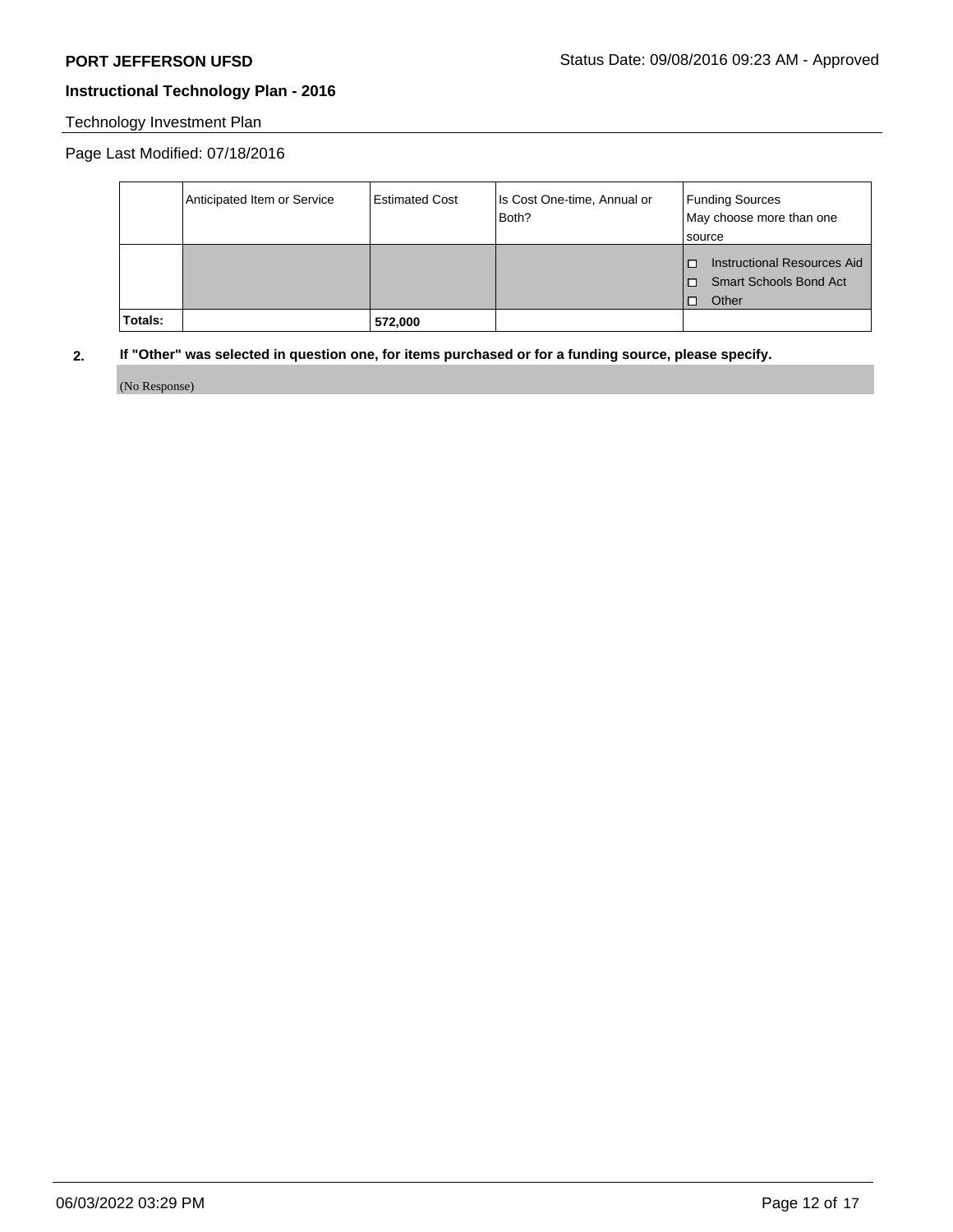#### Status of Technology Initiatives and Community Involvement

## Page Last Modified: 07/13/2016

## **H. Status of Technology Initiatives and Community Connectivity**

- **1. Please check any developments, since your last instructional technology plan, that affect the current status of the technology initiatives.**
	- Changes in District Enrollment
	- Changes in Staffing
	- $\square$  Changes in Funding
	- Technology Plan Implementation
	- □ Computer-based Testing
	- □ Catastrophic Event
	- D Developments in Technology
	- Changes in Legislation
	- □ Other
	- **☑** None

#### **2. In this section, please describe how the district plans to increase student and teacher access to technology, at home and in the community.**

We have provided access to both Teachers and Students to our network resources through a virtual infrastructure. Students and staff can log into to our virtual computers with access to our resources from anywhere, anytime eith any device that has an internet connection.

## **3. Please check all locations where Internet service is available to students within the school district's geographical boundaries.**

- Home
- Community
- None

#### **3a. Please identify categories of available Internet locations within the community.**

Access is available in the community through businesses that have free access. It is also available at the public library in our village as well as at the village center.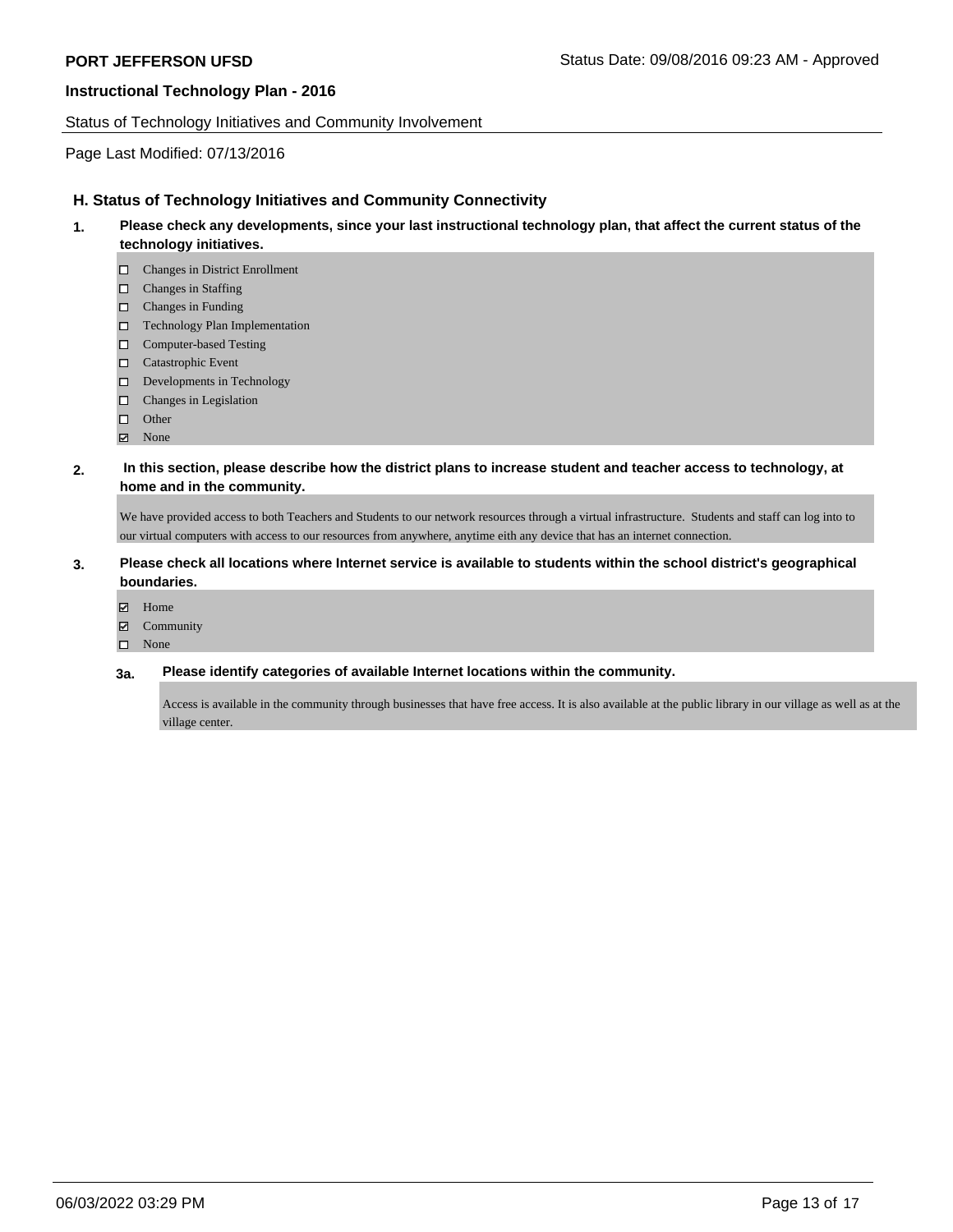Instructional Technology Plan Implementation

Page Last Modified: 07/15/2016

## **I. Instructional Technology Plan Implementation**

**1. Please provide the timeline and major milestones for the implementation of the technology plan as well as the action plan to integrate technology into curriculum and instruction to improve student learning.**

| Activity                                  | 2015-16 | 2016-17 | 2017-18   |
|-------------------------------------------|---------|---------|-----------|
| Replace Network Switches<br>In Closets    |         | Δ       |           |
| Install Additional Security Cameras   X   |         |         |           |
| Install Additional Electronic Locks X     |         |         |           |
| Additional/Replacement<br>Network Cabling |         | Δ       | $\lambda$ |

Staff development will be provided to support teaching and learning with a variety of technologies integrated into New York State & ISTE curriculum. This goal will be accomplished by:

- Staff development will also be enhanced through teachers' sharing of best practices during department and building level meetings.
- Collegial discussions among staff will take place regarding their use of new technologies in their classrooms.
- Teachers and administrators will have the opportunity to participate in conferences or presentations where technology uses are being demonstrated or explored.

Goal: Staff development will be provided to support teaching and learning with a variety of technologies integrated into the New York State Common Core Learning Standards & ISTE curriculum.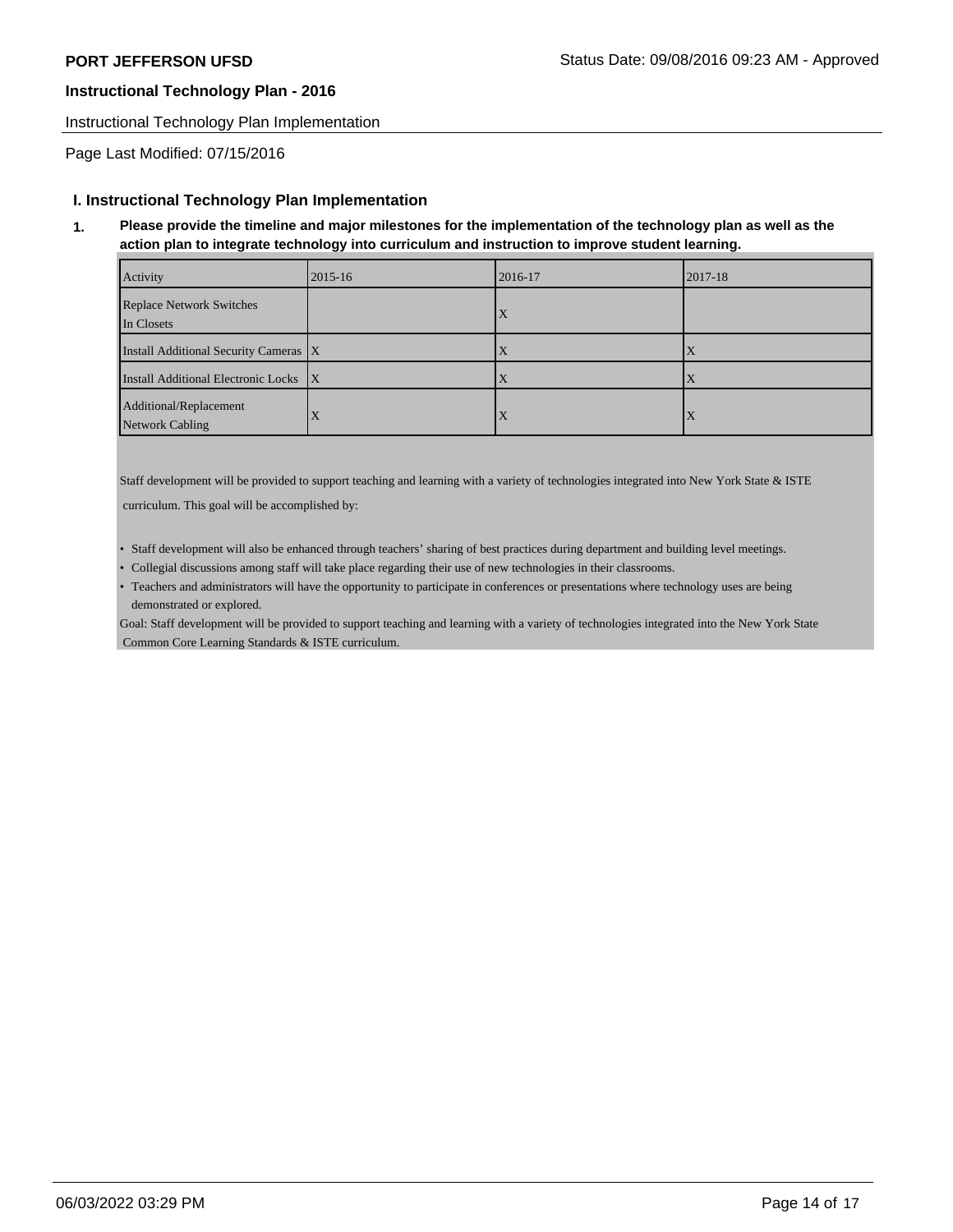## Monitoring and Evaluation

Page Last Modified: 08/10/2016

## **J.Monitoring and Evaluation**

**1. Please describe the proposed strategies that the district will use to evaluate, at least twice a year, whether the district's instructional technology plan is 1) meeting the vision and goals as outlined in the plan and 2) making a positive impact on teaching and learning in the district.**

The District Technology Committee, which includes representatives of all district stakeholders, conducts a mid-year review, and a year-end review to ensure that all aspects of the plan are implemented in a timely manner. Progress reports are made available to the Superintendent of Schools, the Assistant Superintendent for Business, all building level administrators, and the members of the Board of Education. During these reviews we will be collecting data on the frequency of use of targeted technology such as iPads in the Elementary School and Chrome books in the Middle School and High School. As we have increased our use of digital devices, we are assessing the availability of materials during a lesson to determine adequate bandwidth and infrastructure to support these growing initiatives.

#### **2. Please fill in all information for the policies listed below.**

|                                                                   | URL                                                                                                                                            | Year<br>Policy<br>Adopted |
|-------------------------------------------------------------------|------------------------------------------------------------------------------------------------------------------------------------------------|---------------------------|
| Acceptable Use Policy -- AUP                                      | http://policy.microscribepub.com/cqibin/ om isapi.dll?clientID=221099550&de<br>pth=2&infobase=port jefferson.nfo&recor d={1}&softpage=PL frame | 2014                      |
| Internet Safety/Cyberbullying*                                    | http://policy.microscribepub.com/cgibin/ om_isapi.dll?clientID=221099550&de<br>pth=2&infobase=port_jefferson.nfo&recor d={1}&softpage=PL_frame | 2012                      |
| Parents' Bill of Rights for Data  <br><b>Privacy and Security</b> | http://www.portjeff.k12.ny.us/download/P DFs/ParentsBillofRights2015.pdf                                                                       | 2015                      |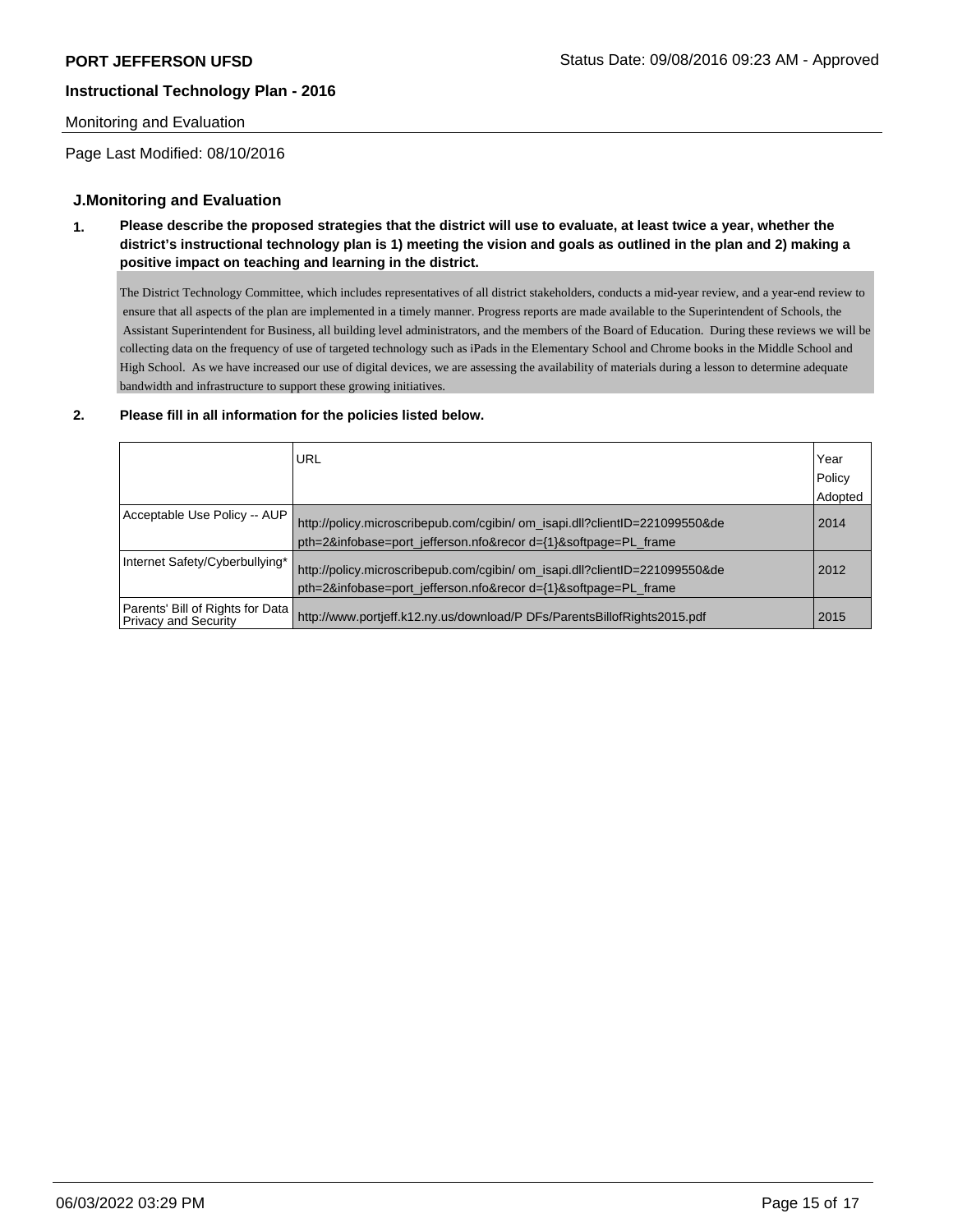## Survey Feedback

Page Last Modified: 07/14/2016

## **K. Survey Feedback**

Thank you for submitting your district's instructional technology plan (ITP) survey via the online collection tool. We appreciate the time and effort you have spent completing the ITP survey. Please answer the following questions to assist us in making ongoing improvements to the online survey tool.

| 1. | Was the survey clear and easy to use                       |  |  |
|----|------------------------------------------------------------|--|--|
|    | Yes                                                        |  |  |
| 2. | Was the guidance document helpful?                         |  |  |
|    | Yes                                                        |  |  |
| 3. | What question(s) would you like to add to the survey? Why? |  |  |
|    | (No Response)                                              |  |  |
| 4. | What question(s) would you omit from the survey? Why?      |  |  |
|    | (No Response)                                              |  |  |
| 5. | Other comments.                                            |  |  |
|    | (No Response)                                              |  |  |